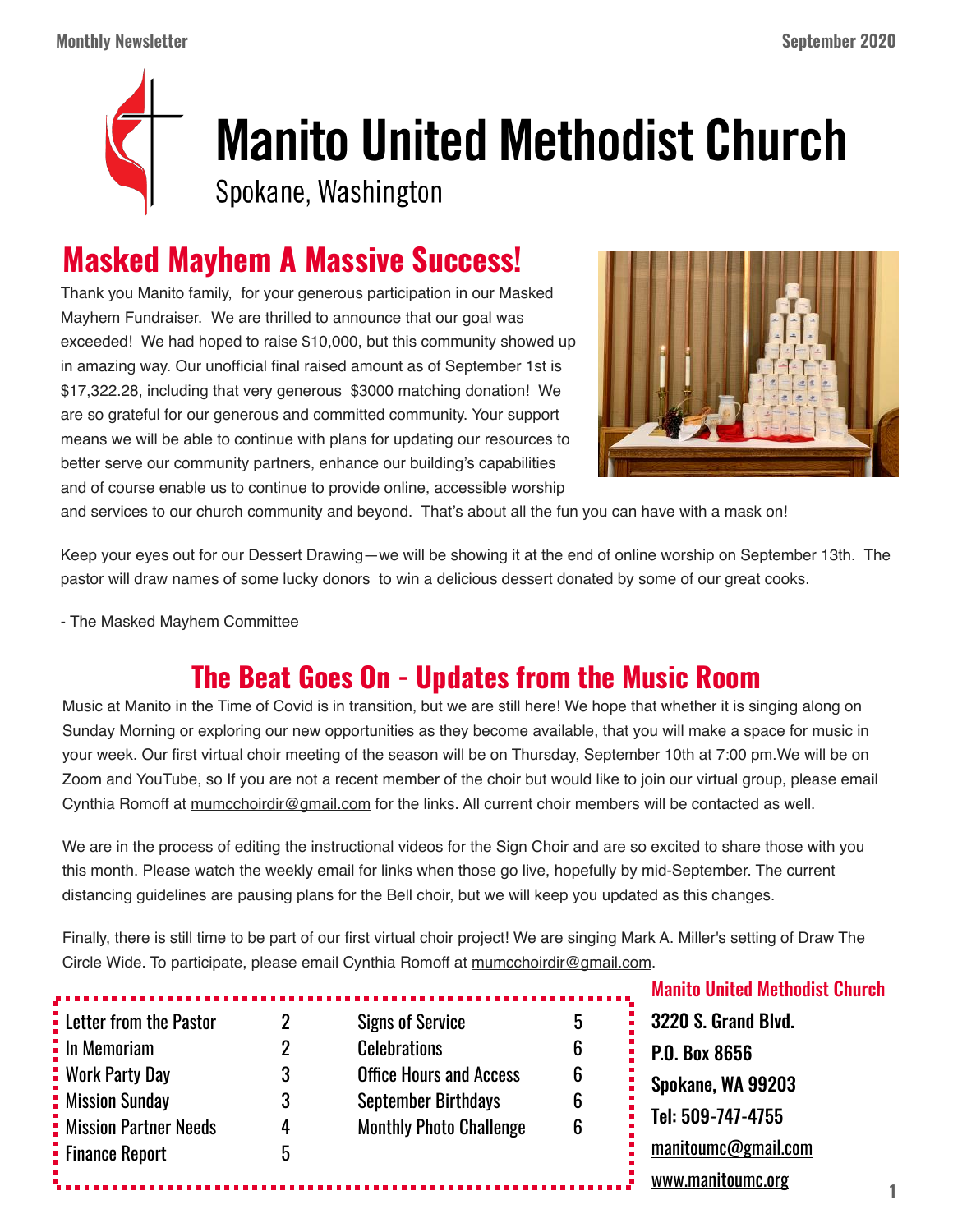#### **A MESSAGE FROM OUR PASTOR**



Manito Church Family,

We have been worshipping online for almost 6 months now! This is a sentence that I never thought I would be writing for a church newsletter. And yet, here we are! No one could have seen this coming, and the transition has been a hard one for us all. But you have risen to the occasion, you've found new ways to stay connected and care for one another, you've figured out how to find our worship services on YouTube, or play them on a DVD player at home. And many of you have learned to speak the language of Zoom!

Perhaps like me, you never imagined that this pandemic would still be raging on as we headed into the fall. The uncertainty of when this pandemic will be over, when there will be a vaccine or when we will be able to return to in person worship can

weigh heavy on us all. Even if we and our family members are safe and healthy there is still an underlying feeling of grief in this season isn't there? This grief plays in the background of our lives on a low hum, like someone has left the TV on in the room next door. And some days it all feels a little heavy doesn't it? And although I know our faith will see us through this difficult season, I find that I need to re-center myself with prayer more than I did during pre-COVID-19 times. Because I need to remember that I am not alone in this sadness, God is with me and my life, although different, still has a purpose. And so, I want to invite each of you, when the grief of this season feels too heavy to stop and pray. You and I are not alone, God is with us and our lives still have purpose.

O Christ Jesus, when all is darkness and we feel our weakness and helplessness, give us the sense of Your presence, Your love, and Your strength.

Help us to have perfect trust in Your protecting love and strengthening power, so that nothing may frighten or worry us, for, living close to You, we shall see Your hand, Your purpose, Your will through all things. Amen.

—Unknown, often attributed to St. Ignatius of Loyola

Peace,

Pastor Tiffany DeTienne

# **In Memoriam**

We wish to observe the passing of a beloved member of our Manito community, Mildred Meserve, on August 22, 2020. A private graveside service was held for her family at the Elmwood Cemetery near Deary, ID, where she was raised.

Mildred would have been 100 in January, and she was a part of the Manito Bible study group for many years. She will be remembered for good humor and the joy she brought to those around her. Messages for the family can be shared on the tribute wall at cheneyfuneral.com.

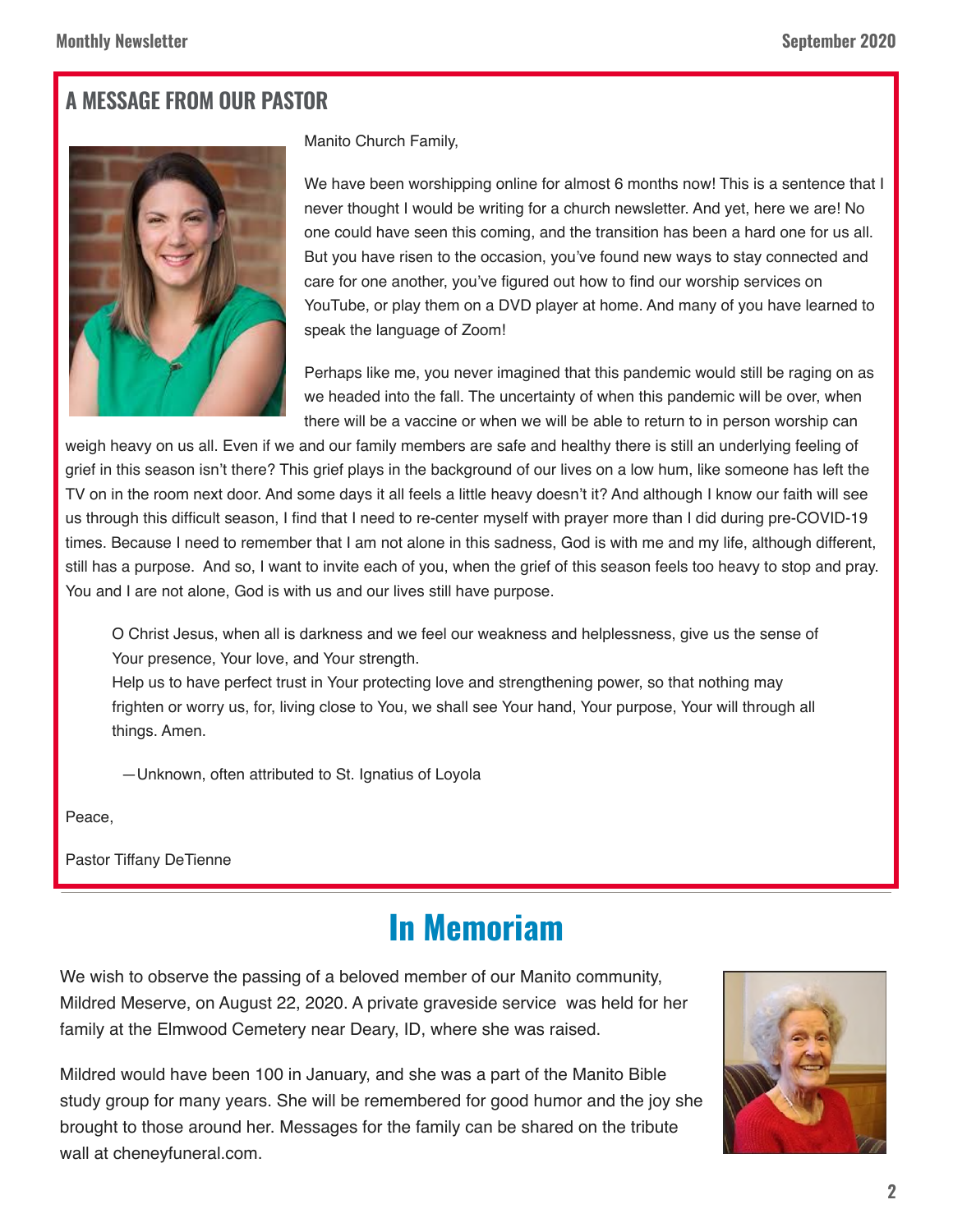# **"New Normal" Work Party Day Saturday, September 12th**

As many of you know, there are projects that have been available at the church to do during this time of social distancing. Several of you have helped and we are grateful for that. Sadly, summer is waning in the Inland Northwest, and we know how come quickly and short fall can be. There are outside projects that need to be completed before winter comes. We can gather in social distancing groups of five non-household related persons.

The outside projects that need doing include: Fixing cracks in the concrete to make them safer and to upgrade the appearance; finish painting the parking lots; sanding and refurbishing the picnic tables in the gazebo; cleaning up the gazebo area and toys in the back yard; washing windows; and Bryan may have some yard work projects that need doing.

There are also possible inside projects. These can be done in social distancing ways, with either couples from the same



household, or 2-3 friends working keeping social distancing and Covid safety in mind. Those projects include: Sprucing up the two empty rooms in the basement (Not Montessori, but the other two. These may be used for school age childcare while school is virtual). This may include painting if needed; Painting the basement rest rooms; Painting signs for the Fellowship Hall; Sprucing up the kitchen (we have fun paint ideas!)

To complete these tasks, there will be a New Normal Work Party on Sept 12. We will meet out in the gazebo to get started. The beginning time will be 9:00am. We will be careful to respect each other's safety and maintain social distancing and mask wearing. Pastor Tiffany said we could work social distancing groups of five. Also, if you want to work at another time, we can discuss what you need, and the team will get it for you.

Unfortunately, we cannot supply donuts or coffee. Bring your own, wear a mask, and hug your friends from a distance. - Ann Reinhardt



### **Mission Sunday Worship - September 20th**

Be sure to mark your calendars for a special virtual worship service on September 20th. Our members who spent time with GYTTE (Give Ye Them To Eat) will share stories and photos about their experiences on their mission trip. Tune in to hear about where they saw God on their journey, learn about the region where they worked, and the delicious foods they learned to make!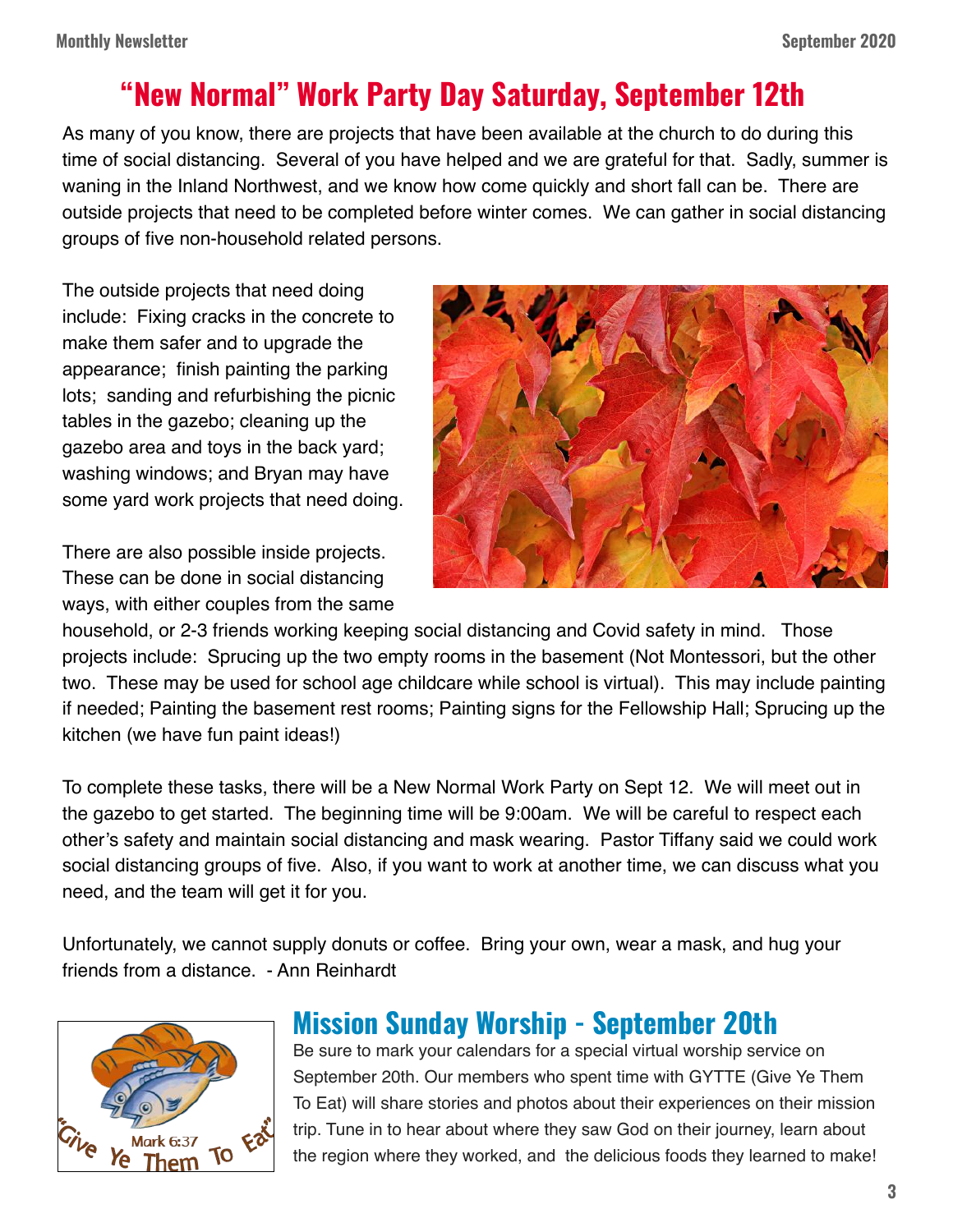# **Ministry Partner Wish Lists**

Our ministry partners are experiencing frequent shifts in their immediate needs, in light of the current health restrictions. Things like sanitizer, masks, and disposable supplies are especially important. The best way to stay current on the needs of our Ministry partners, **Family Promise of Spokane** and **Shalom Ministries**, is to follow them on social media, and on their websites. Manito UMC also regularly sends out updated information and can accept donations in (socially distanced) person in the north parking lot on Wednesdays from 1:30 to 2:00 pm.



#### **Groceries**

- Brown Sugar
- White Sugar
- Sugar packets
- Salt and Pepper
- Syrup
- Jam or Jelly
- Coffee
- Creamer packets
- Margarine or Butter
- Ketchup
- Rolled Oats

#### Shalom Ministry Needs List

- Pancake Batter
- 6" Paper Plates
- Granulated Garlic
- Milk
- Coffee (beans)

#### **Other**

- Hand Sanitizer
- Masks
- Disinfectant Wipes/Cleaners
- Hot Paper Cups w/Lids
- Laundry soap

#### • Blankets

- Sleeping bags
- Coats and jackets
- Backpacks
- Heavy Duty Garbage Bags
- 18" Aluminum Foil
- Tampons
- Vinyl (food grade) Gloves, M-L-XL
- Monetary donations for Covidcompliant disposable serving products.

| <b>Pamily</b> |  |
|---------------|--|
| Promise       |  |
| of Spokane    |  |

**NOW MORE THAN EVER** 

- Milk 2%, Whole
- Eggs
- Cheese
- Butter
- Pasta Sauce
- Rice
- Ranch Dressing
- Vegetables
- Fruit
- Ground Beef/Meat
- Lunch Meat
- Pre-made Frozen Meals
- Kid Snacks
- Shelf Stable Juice/Boxes
- Coffee Creamer, any kind
- Cooking Spray
- Cooking Oil
- Paper Plates
	- Plastic Utensils
	- Toilet Paper
	- Paper Towels
	- Ziplock Bags
	- Large Pull-Ups
	- Baby Wipes
	- Baby Diapers (large)
	- Baby Formula (Similac Advance)
	- Baby Foods/snacks
	- Dishwasher Pods
	- Liquid Laundry Detergent
	- Laundry Detergent Pods
	- Basic First Aid Supplies
	- Hand Sanitizer
	- Shampoo/ Conditioner
	- Deodorant
- Lotion for dry/sensitive skin
- Hand Soap
- Dish Sponges
- Kleenex
- Paper Towels
- Forehead Thermometers
- 10 gallon trash bags
- Baby Tylenol (Unopened)
- Tylenol/Advil (Unopened)
- Dryer sheets
- Disinfectant Wipes
- Adult/ kids toothbrushes
- Foot Powder/spray
- Q-tips
- High Chair (need 2)

Family Promise Needs List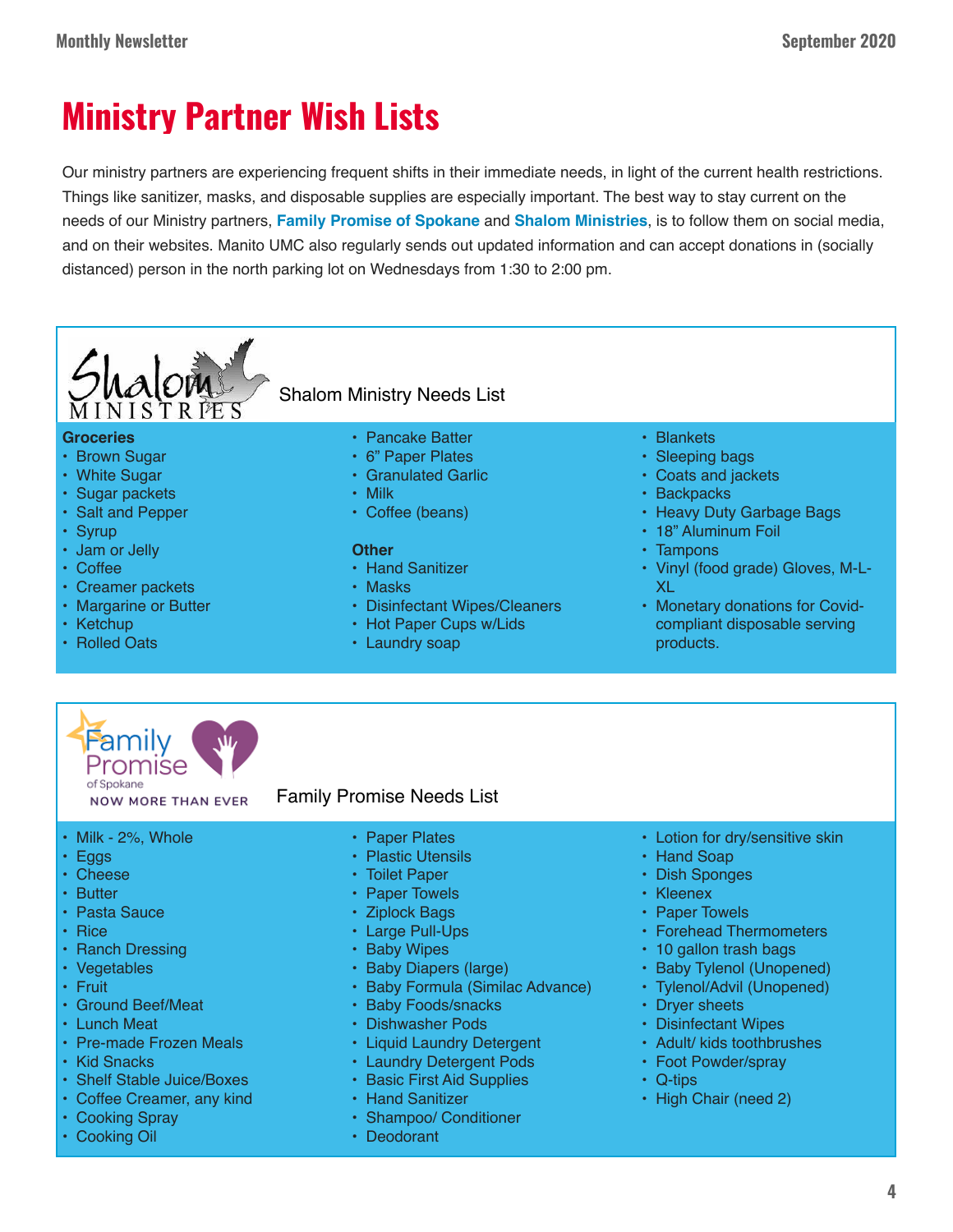### **FINANCE COMMITTEE REPORT**

2020 Annual Operating Budget: \$246,685

August 2020 Year To Date thru August 31, 2020

Income \$29,054 \$164,457 Expenses \$22,232 \$150,031

Surplus (Deficit) \$ 6,822 \$ 14,426

Financially, Manito continues to in a good position. Pledged giving is strong at 120% of budget, and unpledged giving is very strong at 158% of budget. Operating cash on hand on at the end of August was \$62,172, greatly increased by donations received for the Masked Mayhem campaign.

The Masked Mayhem fund raiser, to offset not being able to have an annual auction and a rummage sale has been an exceptional success! The campaign has raised over \$17,300! Thank you for your generosity!

Please continue to support Manito through your tithes and gifts. Checks can be mailed to the office. You may also choose to give through the Donate tab on our website. Also, giving can be done directly from your financial institution to Manito. Greg Plummer will be glad to provide information on how to do that.

The Finance Committee typically meets in the Memorial Lounge at 7:00 p.m. on the first Tuesday of each month. However, meetings are currently being held on-line through zoom. Contact Greg Plummer, 509-838-8787, for information on how to attend. All members and friends of Manito are invited to participate.

Greg Plummer

Chair, Finance Committee



### **Signs of Service**

Ann Reinhardt's service to Manito UMC is seen throughout our church community. She has done tremendous work coordinating volunteers and putting in her own long hours making sure our building and grounds are ship-shape and shiny, ready to serve our community. She also lends her beautiful voice in the soprano section of our choir and has helped out as a song leader for digital worship. We would like to particularly recognize her commitment to making worship an inclusive experience, with her dedication to providing Sign Language interpretation for worship and other Manito UMC events and gatherings. Her commitment to this work has enhanced our worship and our community on a regular basis.

This summer, our interpreter intern, Naomi Lakman, began her regular position serving as

the new staff sign language interpreter. This has allowed Ann to transition away from the role of interpreter, give her hands a well-deserved break, and focus on other things. Thank you for being the hands of the church, Ann, in more ways than one. We will miss your gifts of sign language, but are glad that your helping hands will continue to bless Manito UMC in other ways!